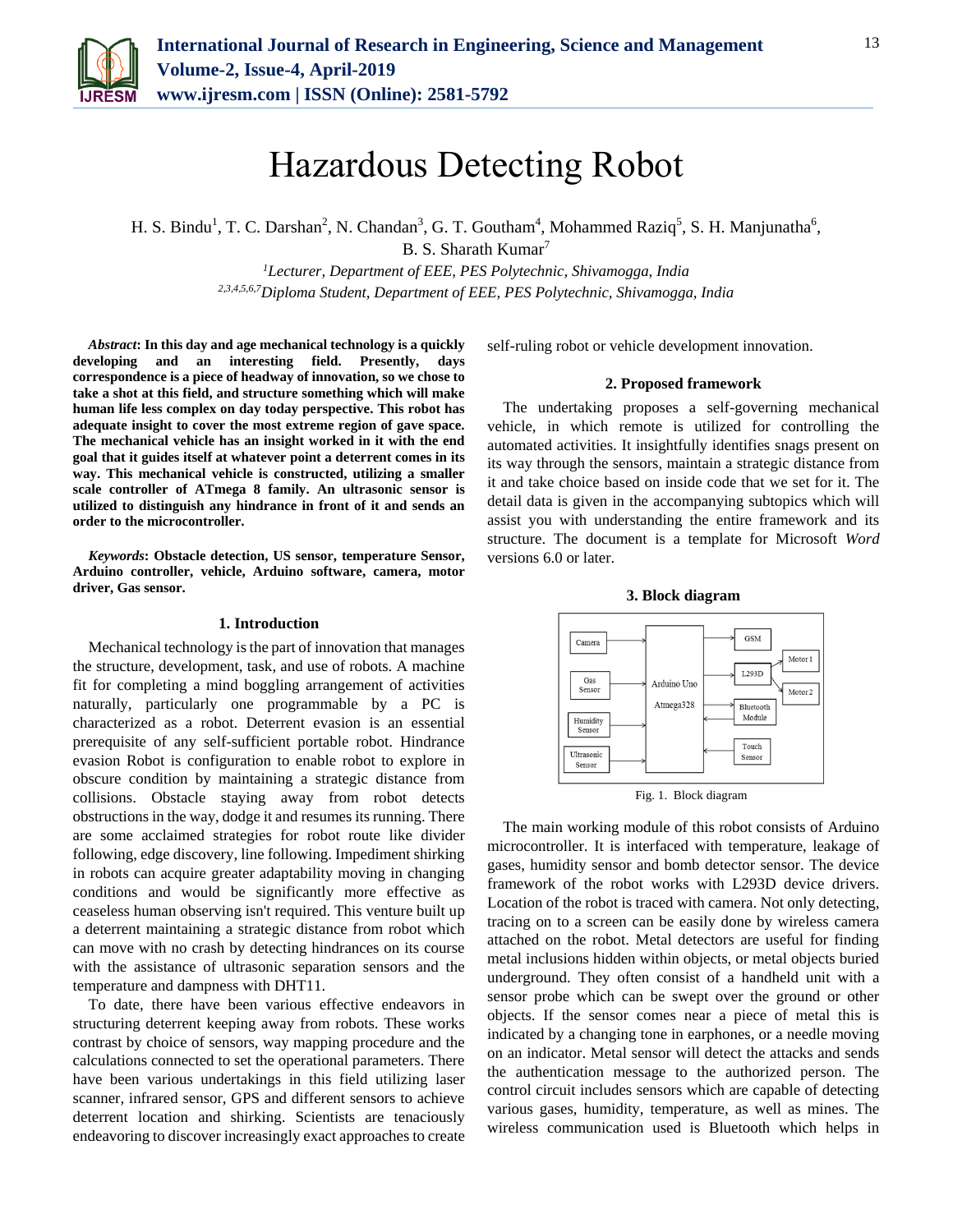

transferring the data and messages. A wireless camera, which helps in the live streaming of the nearby incidents, is included along with the other sensors. If an obstacle is present, it gives an alert message to its operator. The motor helps in moving the robot which implemented with the help of driver IC. Bluetooth is used for sending videos, and pictures. Although Wi-Fi is a good transmission media they are not used in this robot because the rays are very explosive in nature. So we are using Bluetooth module.MQ-3-SEN-O8880 is the sensor used for detecting the hazardous gas details of the environment. GSM module is used to send the alert messages to user when sense any hazardous condition or when any sensor becomes active.

#### **4. Description**

## *A. Basic structure of robot*

This robot was assembled an Arduino improvement board on which microcontroller is put. Arduino board is associated with DC Engine through Engine driver board (pin 2, stick 3, stick 4, stick 5).The development of robot will be stop at whatever point there is a snag is available on its way which can be identified by ultrasonic sensors. Ultrasonic sensors give time long to the microcontroller as a contribution for further activities. The temperature identifying sensor is associated with the Arduino also.



Fig. 2. Front view of hazardous detecting robot



Fig. 3. Top view of hazardous detecting robot

## *B. Gas sensor (MQ-6)*

Touchy material of MQ-6gas sensor is SnO2, which with lower conductivity in clean air. At the point when the objective combustible gas exist, the sensor's conductivity gets higher alongside the gas fixation rising. Clients can change over the difference in conductivity to compare yield flag of gas concentration through a basic circuit.



Fig. 4. MQ-6 Gas Sensor

MQ-6gas sensor can distinguish sorts of combustible gases, particularly has high sensitivity to LPG (propane). It is a sort of minimal effort sensor for some applications.

## *C. Sensor for deterrent evasion*

Assortments of sensors are accessible which can be utilized for the discovery of impediments. A portion of the prevalent sensors are: Infrared sensors (IR), Ultrasonic sensors, Cameras, which can be utilized as a piece of PC Vision, Sonar. It can quantify the separation in its field of perspective on around thousands to hundreds point. In the plan of robot, we are utilizing ultrasonic sensors for snag identification and evasion. The ultrasonic sensors persistently radiate the recurrence signals, when impediment is distinguished these signs are reflected back which at that point considered as contribution to the sensor.



Fig. 5. Schematic Diagram with HC-SRO4 Sensor

Details

- Power Supply: +5V DC
- Working Current: 0.015A
- Measuring Angle: 30 degree
- Ranging Distance: 0.02m 4m
- Effectual Angle: <15degree
- Resolution: 3mm
- *D. IR Sensor*



A Sensor is utilized to detect the landing and takeoff of the train. An IR sensor by and large contain two segments: an IR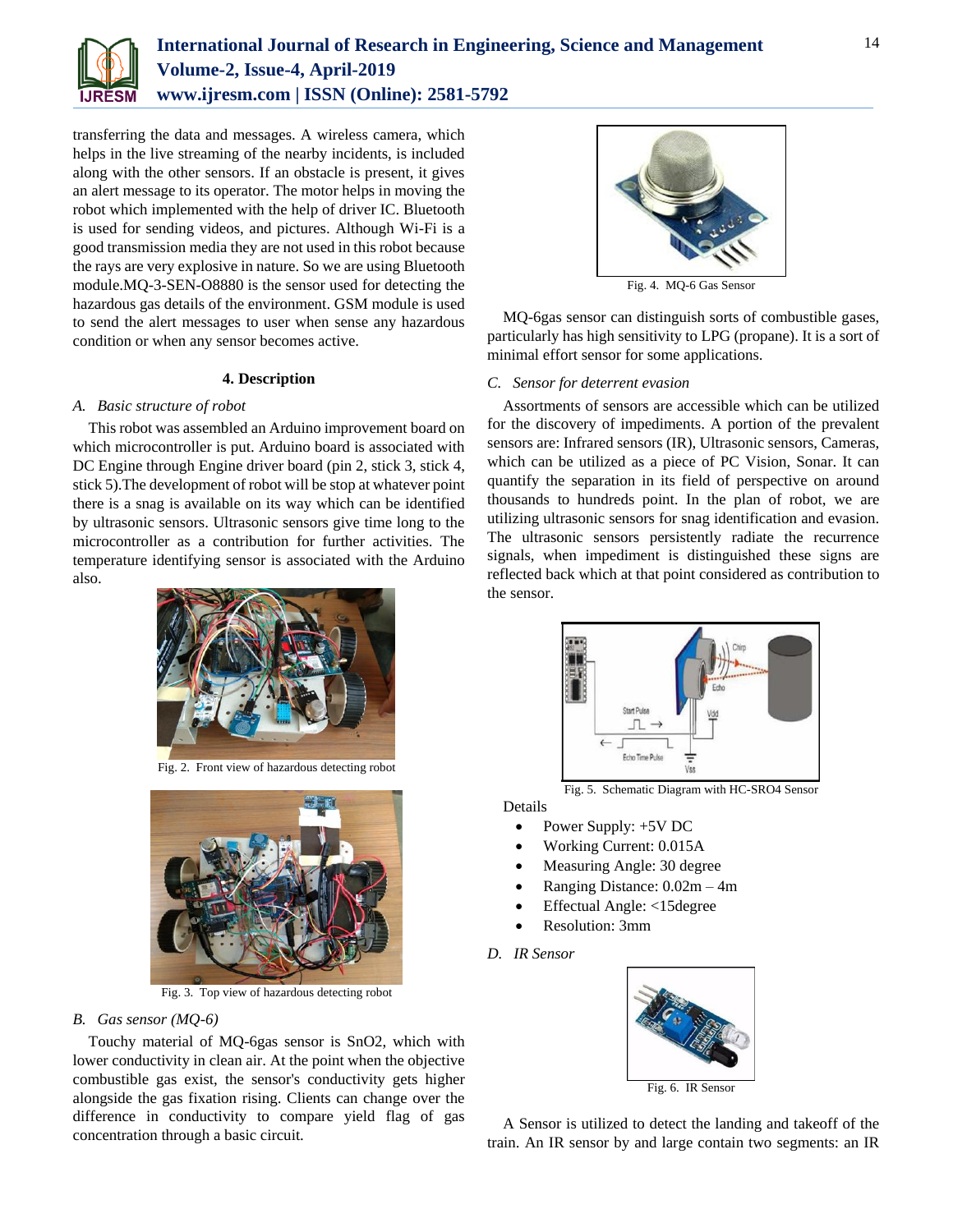

Transmitter and IR Receiver. An IR Transmitter is a gadget that discharges IR beams. Additionally, an IR Receiver is a gadget that recognizes the IR beams.

An infrared sensor is an electronic gadget that emanates so as to detect a few parts of the environment. An IR sensor can quantify the warmth of an article just as distinguishes the movement. These kinds of sensors estimate just infrared radiation, instead of discharging it that is called as an uninvolved IR sensor. Typically, in the infrared range, every one of the articles transmit some type of warm radiations. These kinds of radiations are undetectable to our eyes that can be identified by an infrared sensor.

*E. Stickiness and temperature sensor*



Fig. 7. Temperature and Humidity measuring sensor

The DHT11 sensors are made of two sections, a capacitive stickiness sensor and a thermistor. There is likewise an essential chip inside that does some simple to advanced transformation and releases a computerized flag with the temperature and moistness. The computerized flag is genuinely simple to peruse utilizing any microcontroller. Particular:

- Ultra-minimal effort
- 3V to 5V power & I/O
- 0.0025A max current use amid change (while mentioning information)
- Better for 20%-80% moistness readings with 5% precision.
- Better for 0-50 $\degree$ C temperature readings  $\pm 2\degree$ C exactness.
- No more than 1 Hz examining rate (when consistently).
- Body size 1.55cm x 1.2cm x 0.55cm
- 4 pins with 0.254cm separating.
- *F. Wireless camera*



Fig. 8. Wireless camera

Remote surveillance cameras are shut circuit TV (CCTV)

cameras that transmit a video and sound flag to a remote collector through a radio band.

Numerous remote surveillance cameras require somewhere around one link or wire for power; "remote" alludes to the transmission of video/sound. Nonetheless, some remote surveillance cameras are battery-fueled, making the cameras really remote through and through.

*G. GSM Module*



Fig. 9. GSM Module

It is generally utilized versatile correspondence framework on organizations works at the 1900MHz, 1800MHz, 900MHz and the planet. GSM is an open and mechanized cell development used for transmitting versatile voice and data 850MHz repeat gatherings. A GSM digitizes and diminishes the information, at that point sends it down through a channel with two unique surges of customer information, each in its own specific availability. The advanced framework has a capacity to convey 64 kbps to 120 Mbps of information rates.





A Sensor is used to sense the arrival and departure of the train. An IR sensor generally comprise of two components: an IR Transmitter and IR Receiver. An IR Transmitter is a device that emits IR rays. Similarly, an IR Receiver is a device that detects the IR rays. An infrared sensor is an electronic device that emits in order to sense some aspects of the surroundings. An IR sensor can measure the heat of an object as well as detects the motion.

#### *I. Bluetooth module*

Bluetooth module HC-05 module is an easy to use Bluetooth SPP (Serial Port Protocol) module, expected for direct remote consecutive affiliation setup.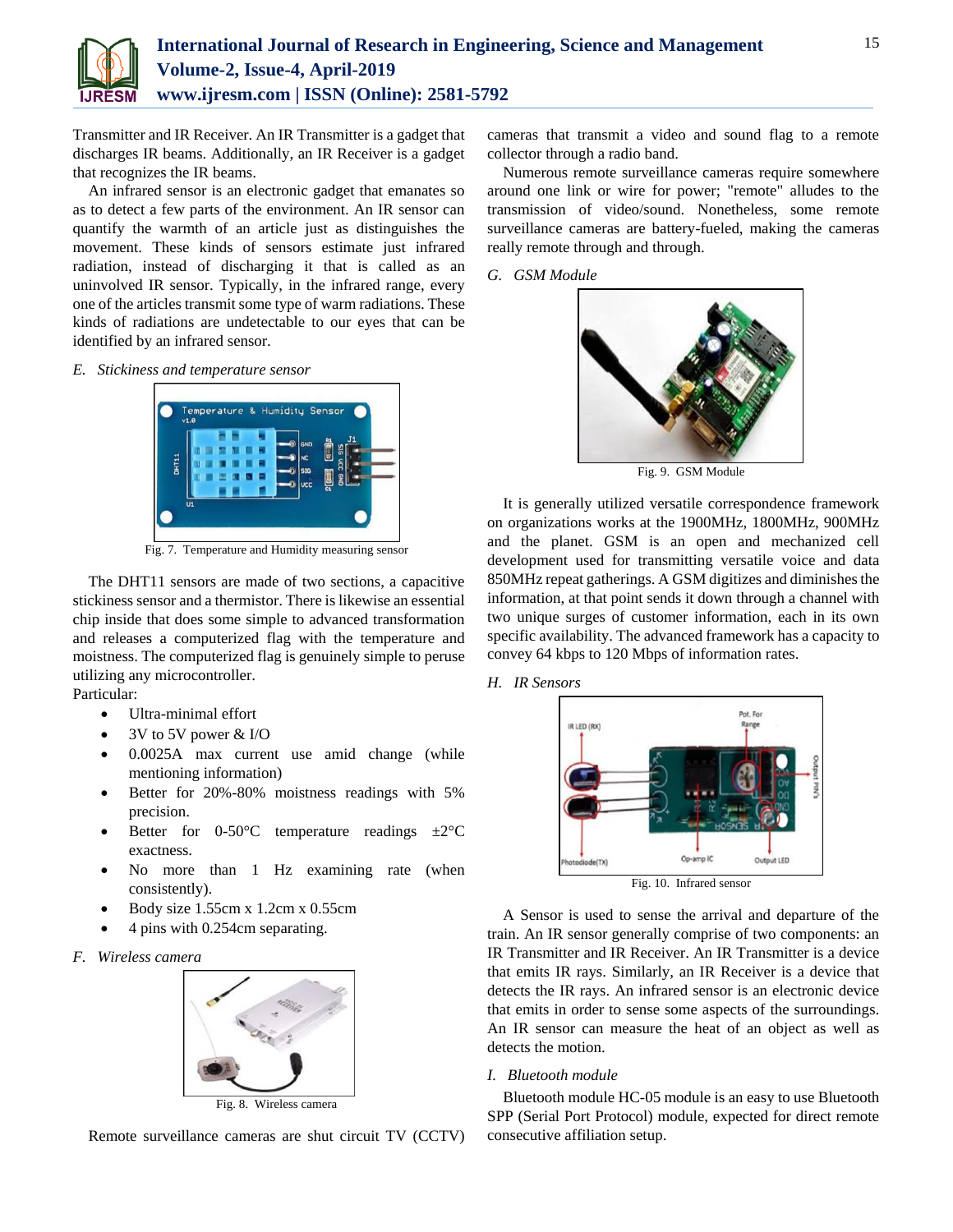



Fig. 11. Bluetooth module

Successive port Bluetooth module is totally qualified Bluetooth V 2.0+EDR (Enhanced Data Rate) 3Mbps Modulation with complete 2.4GHz radio handset and baseband. It uses CSR Blue core 04-External single chip Bluetooth structure with CMOS development and with AFH (Adaptive Frequency Hopping Feature).It has the impression as little as 12.7mmx27mm. Expectation it will disentangle your general plan/advancement cycle.

*J. Arduino UNO R3*



Fig. 12. Arduino Uno R3 board

The microcontroller Arduino Uno R3 is a board reliant on a removable, dual-inline-package (DIP) ATmega328 AVR microcontroller. It has 20 digital input/output pins (of which 6 can be utilized as PWM outputs and 6 can be utilized as analog inputs or simple information sources). Projects can be stacked on to it from the simple to-utilize Arduino PC program. The Arduino has a broad help network, which makes it an exceptionally simple approach to begin working with implanted hardware. The R3 is the third, and latest, update of the Arduino Uno.

Specifications:

- Microcontroller: ATmega328P
- I/p Voltage (suggested): 7V-12V
- Input Voltage (limit): 6-20V
- Digital I/O Pins: 14 (of which 6 provide PWM output)
- PWM Digital I/O Pins: 6
- Analog Input Pins: 6
- DC Current per I/O Pin: 0.02 A
- DC Current for 3.3V Pin: 0.05A
- Flash Memory: 32000B (ATmega328P) of which 500B used by boot loader
- SRAM: 2000B (ATmega328P)
- EEPROM: 1000B (ATmega328P)

Clock Speed: 16 MHz

# *K. Motor driver L293D*

L293D is a double H-Extension engine driver incorporated circuit (IC). Engine drivers go about as ebb and flow speakers since they take a low-ebb and flow control flag and give a higher-momentum flag. This higher current flag is utilized to drive the engines.



L293D consists two inbuilt H-connect driver circuits. In its basic method of activity, two DC engines can be driven at the same time, both in forward and invert bearing. The engine tasks of two engines can be constrained by information rationale at pins 2 and 7 and 10 and 15. Information rationale 00 or 11 will stop the comparing engine. Rationale 01 and 10 will pivot it in clockwise and anticlockwise bearings, individually. Equipped DC engines were combined with back wheels of vehicle. It was utilized to drive vehicle. Interfacing of DC engine done through H-Scaffold IC (L293D).

- *L. Specifications*
	- Output Voltage Range 4.5V to 36V
	- 0.6A Output current capability per driver
	- Separate Input- rationale supply
	- It can control little DC equipped motors, bipolar stepper motor.
	- Pulsed Current 1.2A Per Driver.
	- Thermal Shutdown
	- Internal ESD Protection



Fig. 14. DC Motor

Geared DC motors were combined with back wheels of vehicle. It was used to drive car. Interfacing of DC motor done through H-Bridge IC (L293D).

*M. Specifications*

- 5 RPS.
- I/p DC voltage-12V.